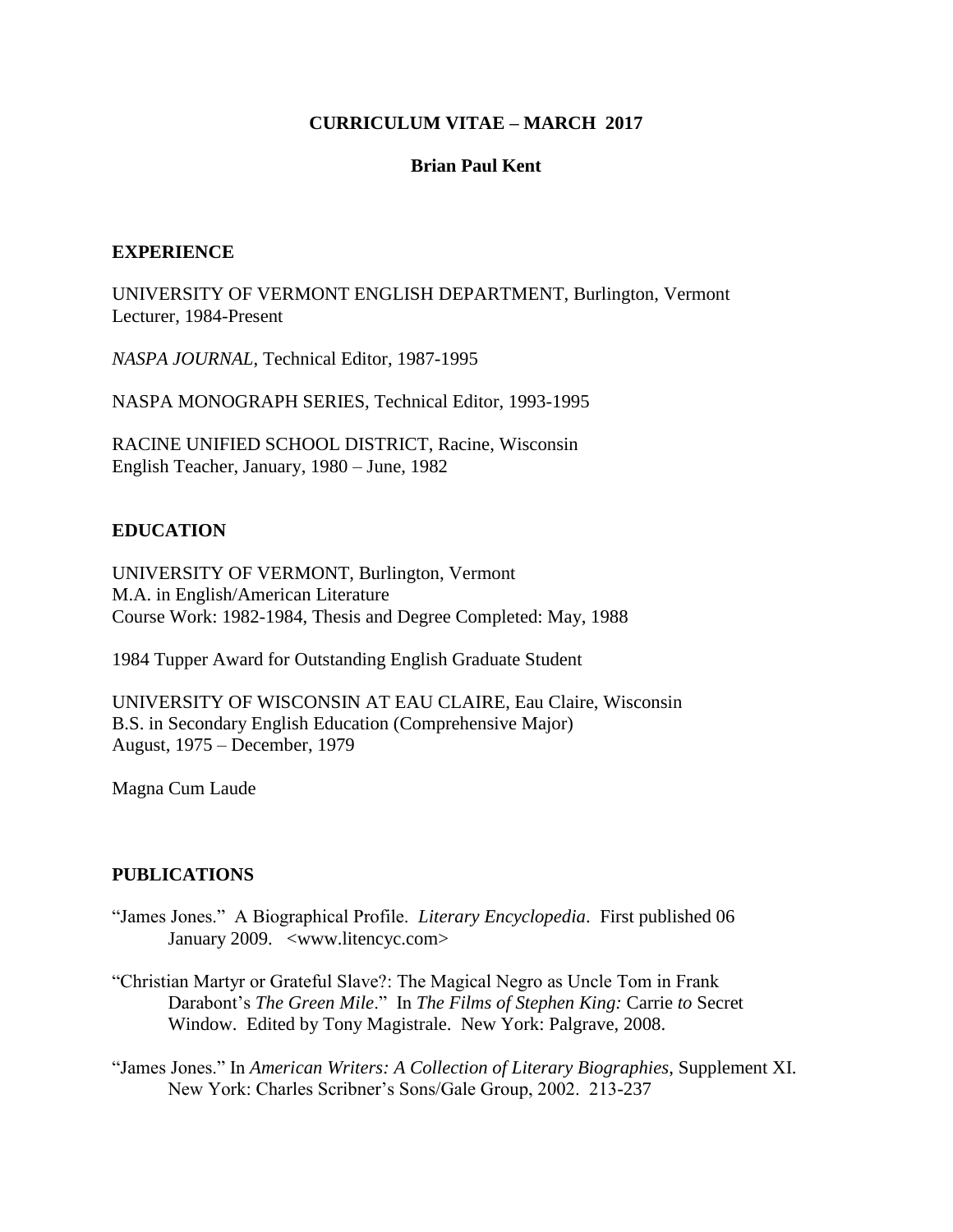- "Tom Robbins." In *American Writers: A Collection of Literary Biographies*, Supplement X. New York: Charles Scribner's Sons/Gale Group, 2002. 259-288.
- "Response to Robyn R. Warhol, 'How We Got Contracts for Lecturers at the University of Vermont: A Tale of (Qualified) Success.'" In *Profession 1998*. New York: Modern Language Association, 1998. Reprinted from *ADFL Bulletin* 29 (Fall 1997): 51-53.
- "'And We All Shine On': Stephen King's *The Shining* as 'Stream of Nonconsciousness." In *Discovering Stephen King's* The Shining. Edited by Tony Magistrale. San Bernardino, CA: Borgo Press, 1998. 19-38.
- "A Dirty, Compelling Romance: Stephen King and His Readers." In *A Casebook on* The Stand. Edited by Anthony Magistrale. Mercer Island, WA: Starmont House, 1992. 37-67.
- "Canaries in a Gilded Cage: Mental and Marital Decline in *McTeague* and *The Shining*." In *THE SHINING Reader*. Edited by Anthony Magistrale. Mercer Island, WA: Starmont House, 1991. 139-154.
- Biographical Headnotes for *Models for Writers: Short Essays for Composition* (6th Edition). Edited by Paul Eschholz and Alfred Rosa. New York: St. Martin's Press, 1998.
- Book Reviews for the *Vanguard Press*: 1988-1989. Burlington, Vermont.

### **Instructor's Manuals prepared for:**

- *Models for Writers: Short Essays for Composition* (8<sup>th</sup> Edition). Edited by Paul Eschholz and Alfred Rosa. New York: St. Martin's Press, 2003.
- *Outlooks and Insights* (2nd Edition). Edited by Paul Eschholz and Alfred Rosa. New York: St. Martin's Press, 1987.
- *Models for Writers: Short Essays for Composition* (2<sup>nd</sup> Edition). Edited by Paul Eschholz and Alfred Rosa. New York: St. Martin's Press, 1986.
- *Language Awareness* (4th Edition). Edited by Virginia Clark, Paul Eschholz, and Alfred Rosa. New York: St. Martin's Press, 1986